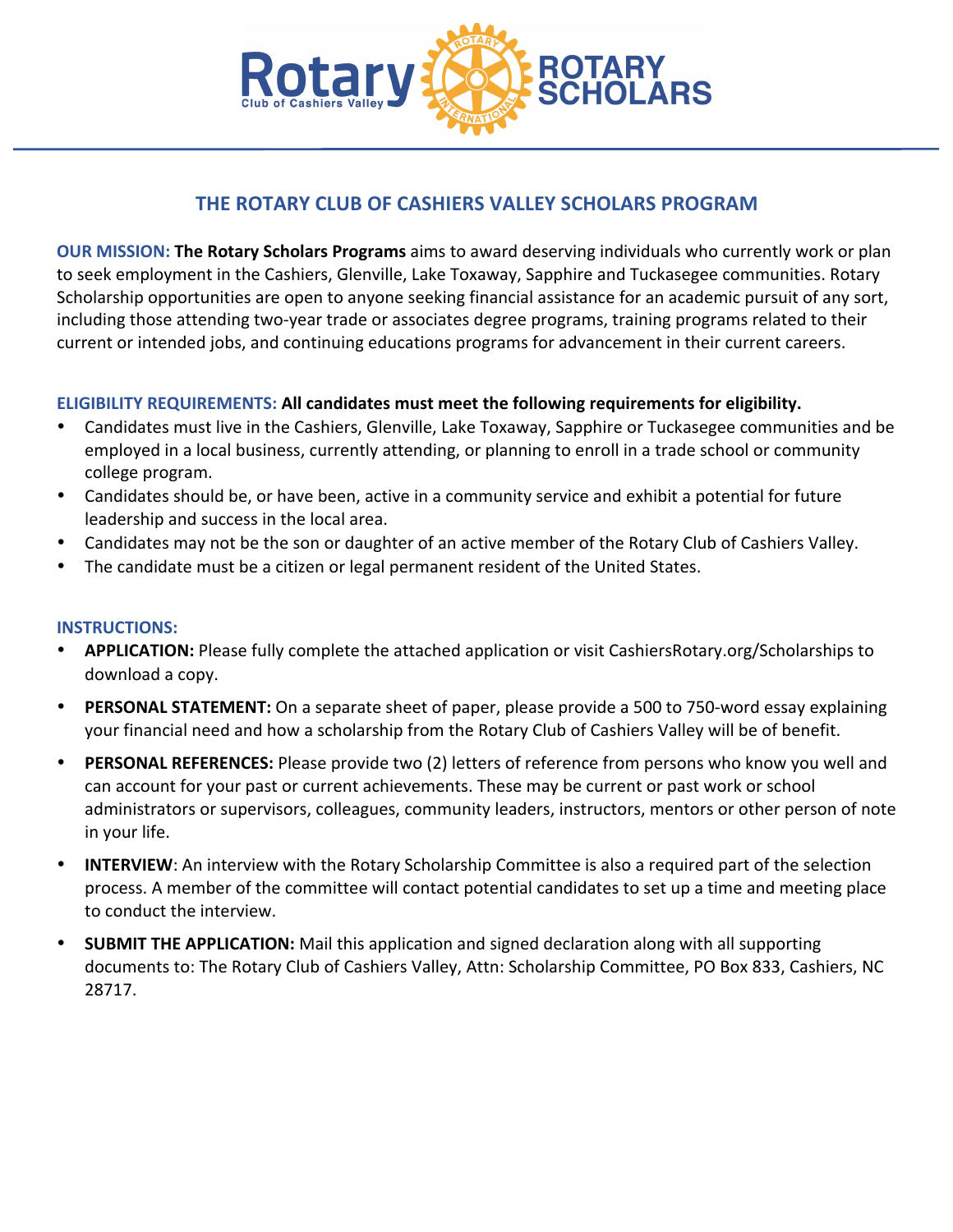

# **Rotary Scholars Scholarship Application**

| AT THE TIME OF THIS APPLICATION, I AM AT LEAST 18 YEARS OF AGE: Yes _________ No _____                                                                              |                                                                                                            |
|---------------------------------------------------------------------------------------------------------------------------------------------------------------------|------------------------------------------------------------------------------------------------------------|
| REQUEST TYPE: Please indicate below the program(s) for which you're seeking scholarship assistance.                                                                 |                                                                                                            |
|                                                                                                                                                                     | Graduate Degree _______  Undergraduate Degree _______  Associate Degree _______  Trade Degree _____        |
|                                                                                                                                                                     | GED/SAT/ACT Fees _________ Certification or Recertification ________ Workshop or Job Training Course _____ |
|                                                                                                                                                                     |                                                                                                            |
| INSTITUTION: Please provide the name of the school, company, organization or other entity to which the<br>requested scholarship funds (if granted) will be applied. |                                                                                                            |
| <b>PERMANENT ADDRESS:</b>                                                                                                                                           |                                                                                                            |
|                                                                                                                                                                     |                                                                                                            |
|                                                                                                                                                                     |                                                                                                            |
| <b>CURRENT ADDRESS: (if different from above)</b>                                                                                                                   |                                                                                                            |
|                                                                                                                                                                     |                                                                                                            |
|                                                                                                                                                                     |                                                                                                            |
| I am a US Citizen, a Legal/Permanent Resident, or have a current and valid Work or Student Visa.                                                                    |                                                                                                            |
|                                                                                                                                                                     |                                                                                                            |
| <b>CONTACT INFORMATION:</b>                                                                                                                                         |                                                                                                            |
|                                                                                                                                                                     | Home _______ Office _______ Cell ______                                                                    |
|                                                                                                                                                                     | Home ________ Office _______ Cell ______                                                                   |
|                                                                                                                                                                     |                                                                                                            |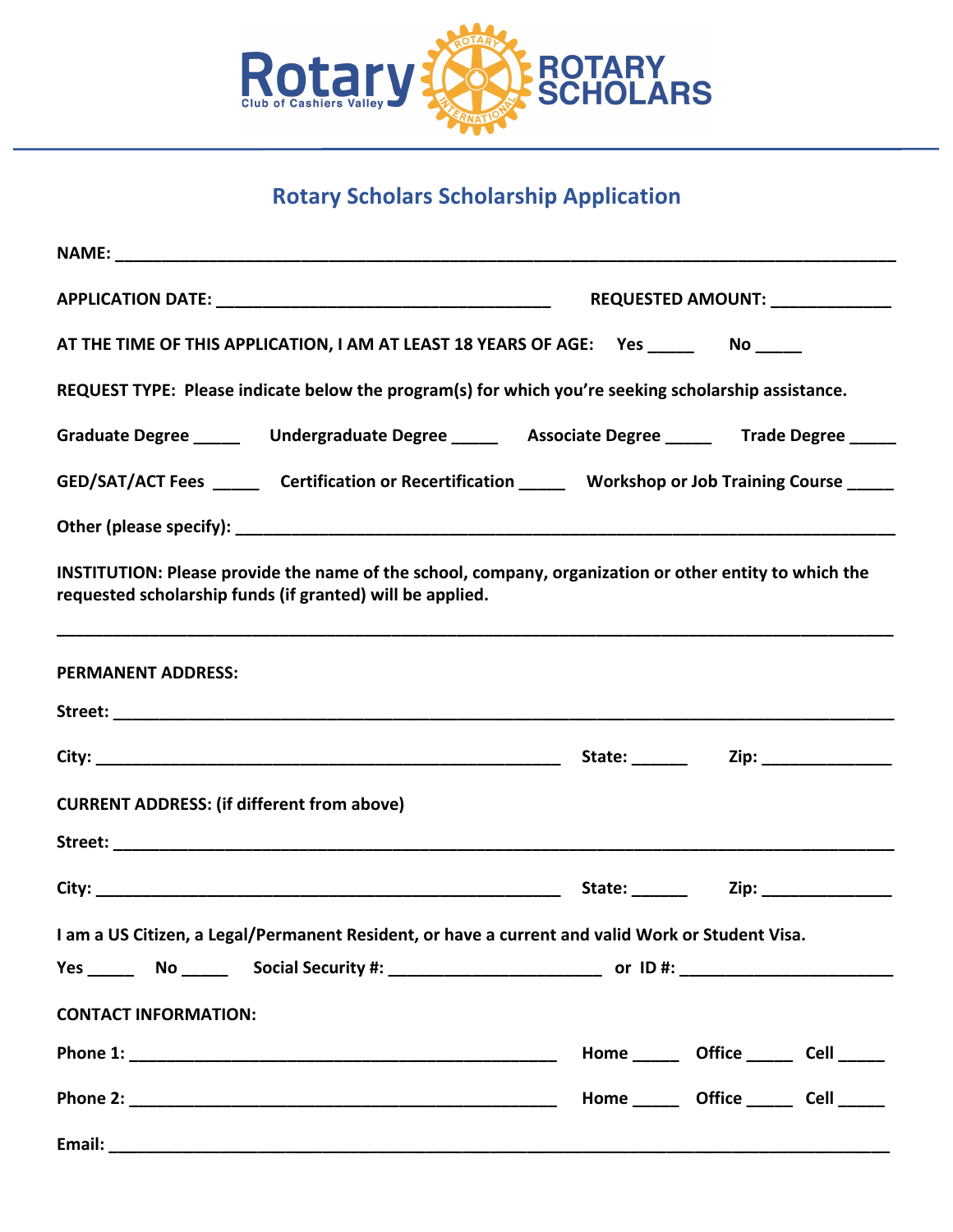EDUCATION: Please provide information about your current or most recently completed education below.

| Graduate _______ Undergrad ______ Associates ______ Trade ______ High School ______ Other _____                                                                                                                   |  |  |
|-------------------------------------------------------------------------------------------------------------------------------------------------------------------------------------------------------------------|--|--|
|                                                                                                                                                                                                                   |  |  |
|                                                                                                                                                                                                                   |  |  |
|                                                                                                                                                                                                                   |  |  |
|                                                                                                                                                                                                                   |  |  |
| EMPLOYMENT: Please provide information about your current or most recent place of employment.                                                                                                                     |  |  |
|                                                                                                                                                                                                                   |  |  |
|                                                                                                                                                                                                                   |  |  |
|                                                                                                                                                                                                                   |  |  |
|                                                                                                                                                                                                                   |  |  |
|                                                                                                                                                                                                                   |  |  |
| COMMUNITY SERVICE: Please list any organizations, causes, community service, charitable support or other<br>volunteer activities to which you donate time, effort, or money or about which you feel passionately. |  |  |
|                                                                                                                                                                                                                   |  |  |
|                                                                                                                                                                                                                   |  |  |
| INTERESTS/EXTRACURRICULAR ACTIVITIES: Please list any clubs, organizations, hobbies or other special<br>interests in which you have previously participated or currently participate on a regular basis.          |  |  |
|                                                                                                                                                                                                                   |  |  |
|                                                                                                                                                                                                                   |  |  |